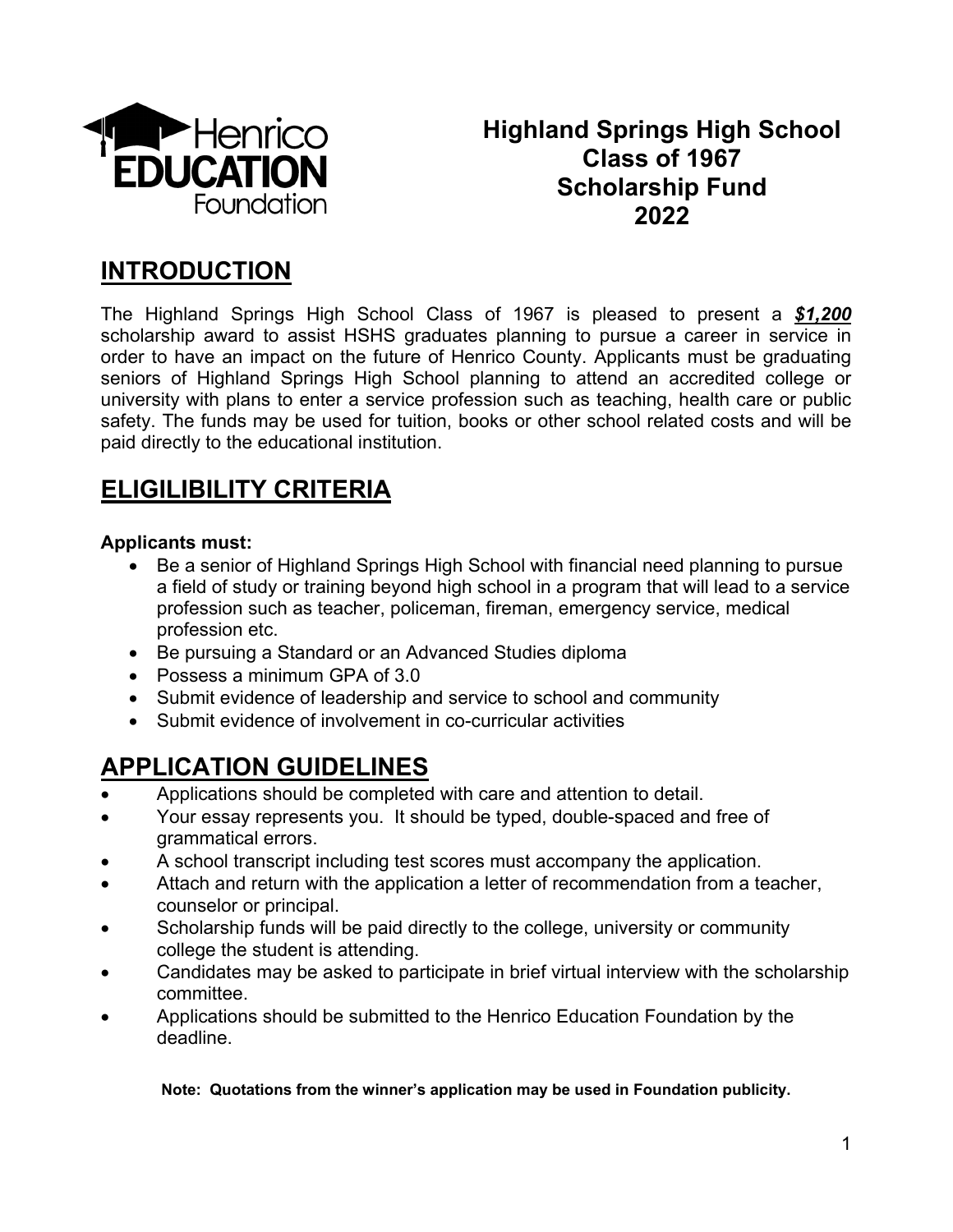

# **APPLICATION**

#### **SECTION I (TO BE COMPLETED BY APPLICANT – PLEASE PRINT)**

| NAME OF APPLICANT _____________                                           |                                                                   |                   |       |                  |  |
|---------------------------------------------------------------------------|-------------------------------------------------------------------|-------------------|-------|------------------|--|
|                                                                           | $\overline{\text{Last}}$                                          |                   | First | Middle           |  |
|                                                                           |                                                                   |                   |       |                  |  |
|                                                                           |                                                                   |                   |       |                  |  |
|                                                                           |                                                                   |                   |       | $\overline{Zip}$ |  |
|                                                                           |                                                                   |                   |       |                  |  |
|                                                                           |                                                                   |                   |       |                  |  |
|                                                                           |                                                                   |                   |       |                  |  |
|                                                                           |                                                                   |                   |       |                  |  |
|                                                                           |                                                                   |                   |       |                  |  |
|                                                                           |                                                                   |                   |       |                  |  |
|                                                                           |                                                                   | <b>SECTION II</b> |       |                  |  |
|                                                                           | (TO BE COMPLETED AND SIGNED BY PARENT OR GUARDIAN - PLEASE PRINT) |                   |       |                  |  |
| PARENTS OR GUARDIAN (if either or both parents are deceased, so indicate) |                                                                   |                   |       |                  |  |
|                                                                           |                                                                   |                   |       |                  |  |
|                                                                           |                                                                   |                   |       |                  |  |
|                                                                           |                                                                   |                   |       |                  |  |
|                                                                           |                                                                   |                   |       |                  |  |
|                                                                           |                                                                   |                   |       |                  |  |
|                                                                           |                                                                   |                   |       |                  |  |
|                                                                           |                                                                   |                   |       |                  |  |
|                                                                           |                                                                   |                   |       |                  |  |
|                                                                           |                                                                   |                   |       |                  |  |
|                                                                           |                                                                   |                   |       |                  |  |
|                                                                           |                                                                   |                   |       |                  |  |
|                                                                           |                                                                   |                   |       |                  |  |
|                                                                           |                                                                   |                   |       |                  |  |
|                                                                           |                                                                   |                   |       |                  |  |
|                                                                           |                                                                   |                   |       |                  |  |
|                                                                           |                                                                   |                   |       |                  |  |
|                                                                           |                                                                   |                   |       |                  |  |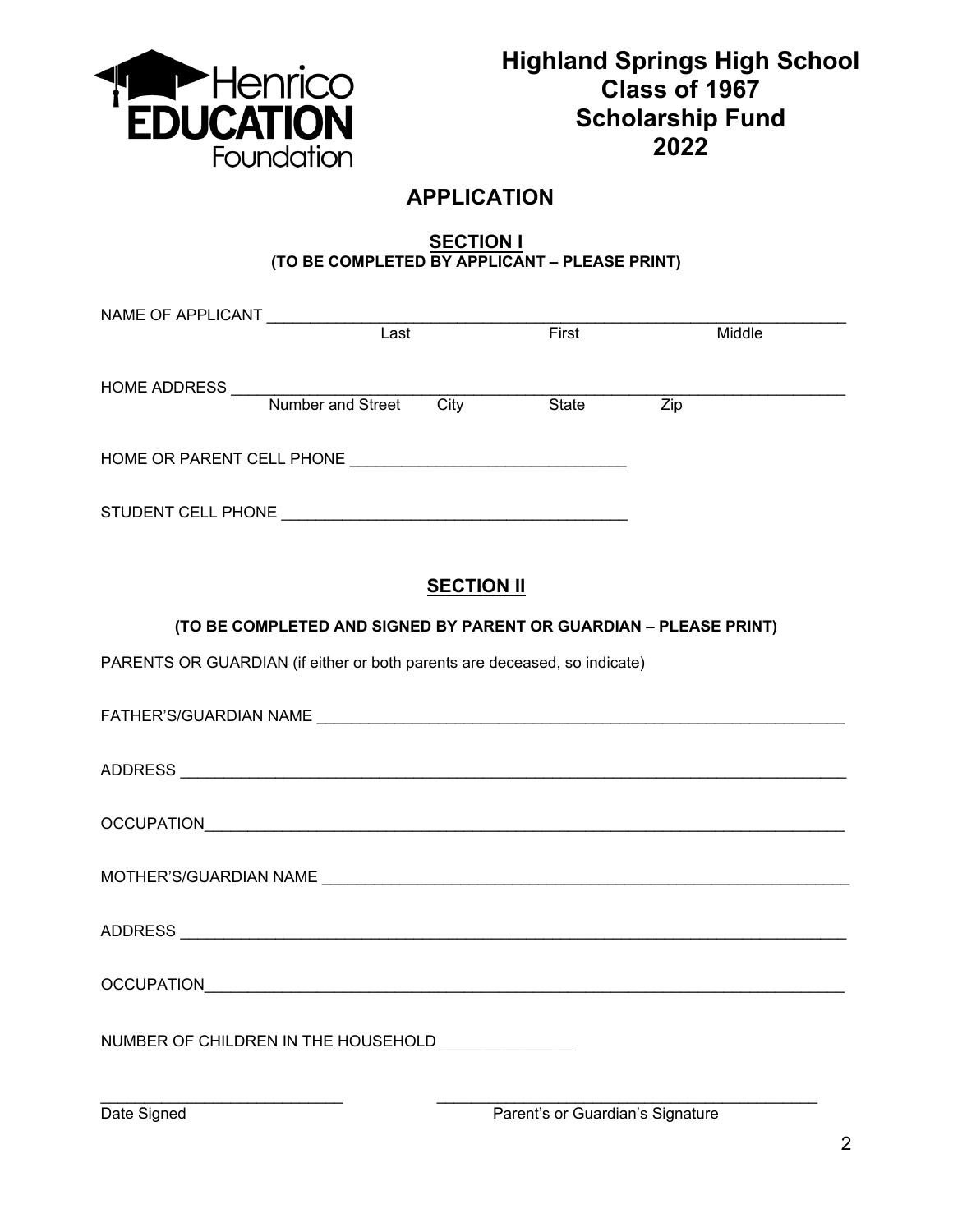### **SECTION III**

#### (TO BE COMPLETED BY STUDENT)

STUDENT'S COLLEGE OF CHOICE (Check One):

**Community College Four-Year College/University Technical school** 

NAME OF COLLEGE STUDENT PLANS TO ATTEND: (If decision has not yet been made, list colleges to which you have applied. Please note if you have been accepted at this time.)

TOTAL ESTIMATED COLLEGE TUITION & FEES FOR THE YEAR **THE YEAR** ARE YOU APPLYING FOR OTHER SCHOLARSHIPS? YES NO LIST OF CO-CURRICULAR ACTIVITIES INCLUDING ATHLETICS: LIST OF HONORS OR AWARDS RECEIVED: LIST OF COMMUNITY SERVICE ACTIVITES YOU PARTICIPATED IN DURING HIGH SCHOOL: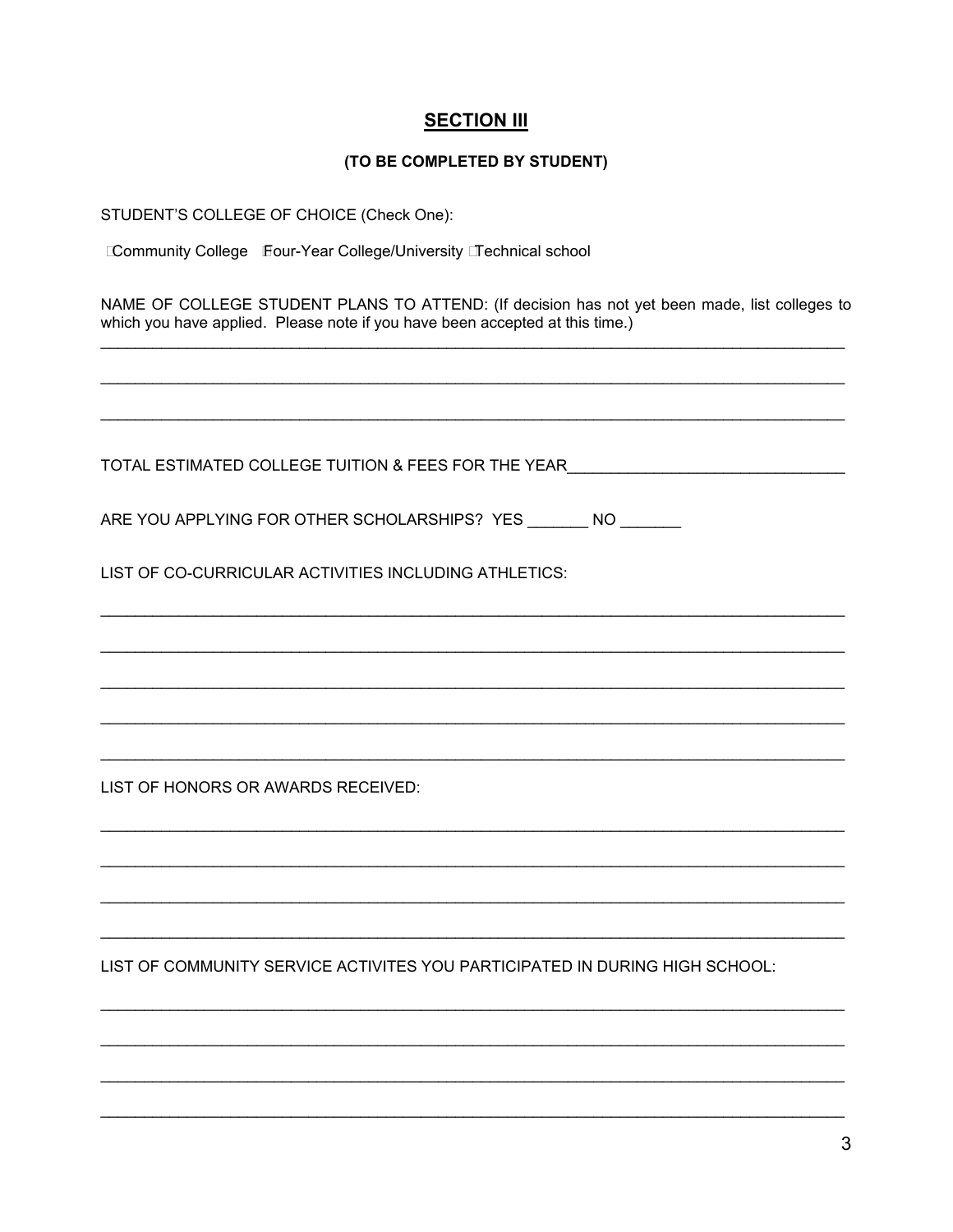WHAT ARE YOUR EDUCATIONAL AND/OR VOCATIONAL GOALS FOR THE FUTURE?

Student Signature: By signing below, I affirm that the information included in this application is true and correct to the best of my knowledge. I also certify that the essay submission is my own work and is honestly presented.

\_\_\_\_\_\_\_\_\_\_\_\_\_\_\_\_\_\_\_\_\_\_\_\_\_\_\_\_\_\_\_\_\_\_\_\_\_\_\_\_\_\_\_\_\_\_\_\_\_\_\_\_\_\_\_\_\_\_\_\_\_\_\_\_\_\_\_\_\_\_\_\_\_\_\_\_\_\_\_\_\_\_\_\_\_\_

\_\_\_\_\_\_\_\_\_\_\_\_\_\_\_\_\_\_\_\_\_\_\_\_\_\_\_\_\_\_\_\_\_\_\_\_\_\_\_\_\_\_\_\_\_\_\_\_\_\_\_\_\_\_\_\_\_\_\_\_\_\_\_\_\_\_\_\_\_\_\_\_\_\_\_\_\_\_\_\_\_\_\_\_\_\_

\_\_\_\_\_\_\_\_\_\_\_\_\_\_\_\_\_\_\_\_\_\_\_\_\_\_\_\_\_\_\_\_\_\_\_\_\_\_\_\_\_\_\_\_\_\_\_\_\_\_\_\_\_\_\_\_\_\_\_\_\_\_\_\_\_\_\_\_\_\_\_\_\_\_\_\_\_\_\_\_\_\_\_\_\_\_

\_\_\_\_\_\_\_\_\_\_\_\_\_\_\_\_\_\_\_\_\_\_\_\_\_\_\_\_\_\_\_\_\_\_\_\_\_\_\_\_\_\_\_\_\_\_\_\_\_\_\_\_\_\_\_\_\_\_\_\_\_\_\_\_\_\_\_\_\_\_\_\_\_\_\_\_\_\_\_\_\_\_\_\_\_\_

\_\_\_\_\_\_\_\_\_\_\_\_\_\_\_\_\_\_\_\_\_\_\_\_\_\_\_\_\_\_\_\_\_\_\_\_\_\_\_\_\_\_\_\_\_\_\_\_\_\_\_\_\_\_\_\_\_\_\_\_\_\_\_\_\_\_\_\_\_\_\_\_\_\_\_\_\_\_\_\_\_\_\_\_\_\_

\_\_\_\_\_\_\_\_\_\_\_\_\_\_\_\_\_\_\_\_\_\_\_\_\_\_\_\_\_\_\_\_\_\_\_\_\_\_\_\_\_\_\_\_\_\_\_\_\_\_\_\_\_\_\_\_\_\_\_\_\_\_\_\_\_\_\_\_\_\_\_\_\_\_\_\_\_\_\_\_\_\_\_\_\_\_

\_\_\_\_\_\_\_\_\_\_\_\_\_\_\_\_\_\_\_\_\_\_\_\_\_\_\_\_ \_\_\_\_\_\_\_\_\_\_\_\_\_\_\_\_\_\_\_\_\_\_\_\_\_\_\_\_\_\_\_\_\_\_\_\_\_\_\_\_\_\_\_\_

Date Signed Student Signature Charles Student Signature

## **SECTION IV**

#### **(TO BE COMPLETED BY STUDENT)**

In a typed, double-spaced essay of no more than 500 words, explain your reasons for pursuing a career in service. You may also include any other information not previously given that will explain why you should be the recipient of this honor. Please return the essay with the application. Include your name and high school at the top of the page of your essay